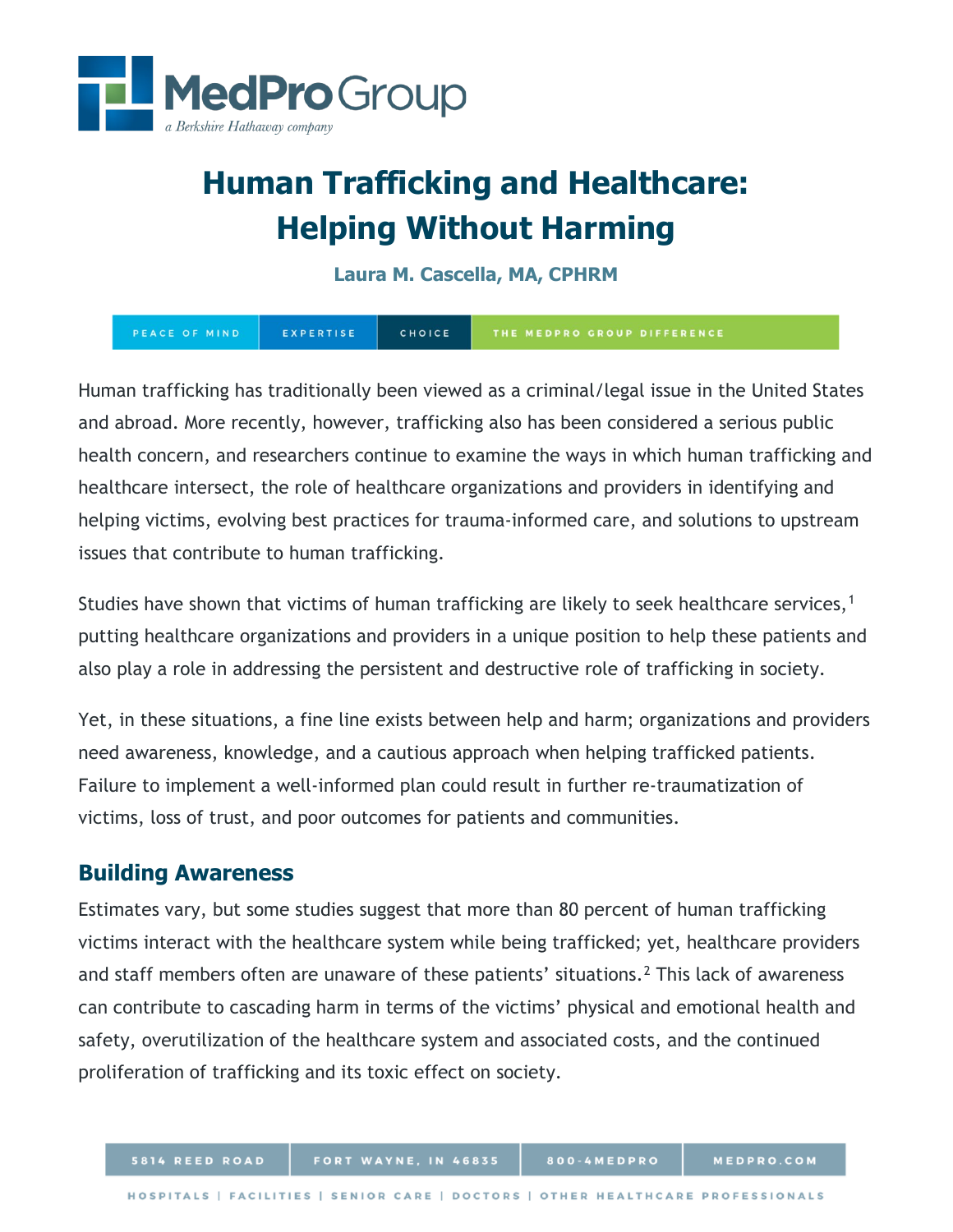Building knowledge within the healthcare community about human trafficking, at-risk populations, potential red flags, and barriers to identification is a critical first step in reframing trafficking in the context of public health and helping providers and staff members support patients who can have a range of needs as a result of their experiences.

Although many people, including those who are highly educated, might feel that they understand the basics of human trafficking, some information can come as a surprise. For example, trafficking does not have to involve transportation of individuals (although it can), and victims often are recruited by people they know — even spouses and family members.

Simply put, human trafficking is a crime involving modern day slavery or servitude. It occurs when an individual (trafficker) uses force, fraud, or coercion to compel another individual (trafficking victim) to engage in commercial sex acts or labor against his/her will. Trafficking also occurs when minors are involved in commercial sex acts, regardless of whether force, fraud, or coercion is involved. $3$ 

#### **Examples of Force, Fraud, and Coercion**

- **Force:** Physical restraint, physical violence, forced confinement, rape
- **Fraud:** False promises of employment, wages, or working conditions
- **Coercion:** Threats of serious harm or threats of physical restraint

Healthcare providers and staff members should be aware that trafficking affects people of all ages and all backgrounds, although some individuals and groups are at higher risk, such as:

- People who have histories of abuse or neglect, experience social disconnection or exclusion, have physical or cognitive disabilities, or suffer from substance abuse issues or mental health conditions
- Certain vulnerable groups, such as refugees, migrants, people in the LGBTQI community, and survivors of violence[4](#page-9-3)

The signs, or "red flags," of human trafficking also are diverse and can include numerous physical, behavioral, and environmental factors. Examples include untreated workplace injuries, bruises and burns, frequent treatment for sexually transmitted infections, depression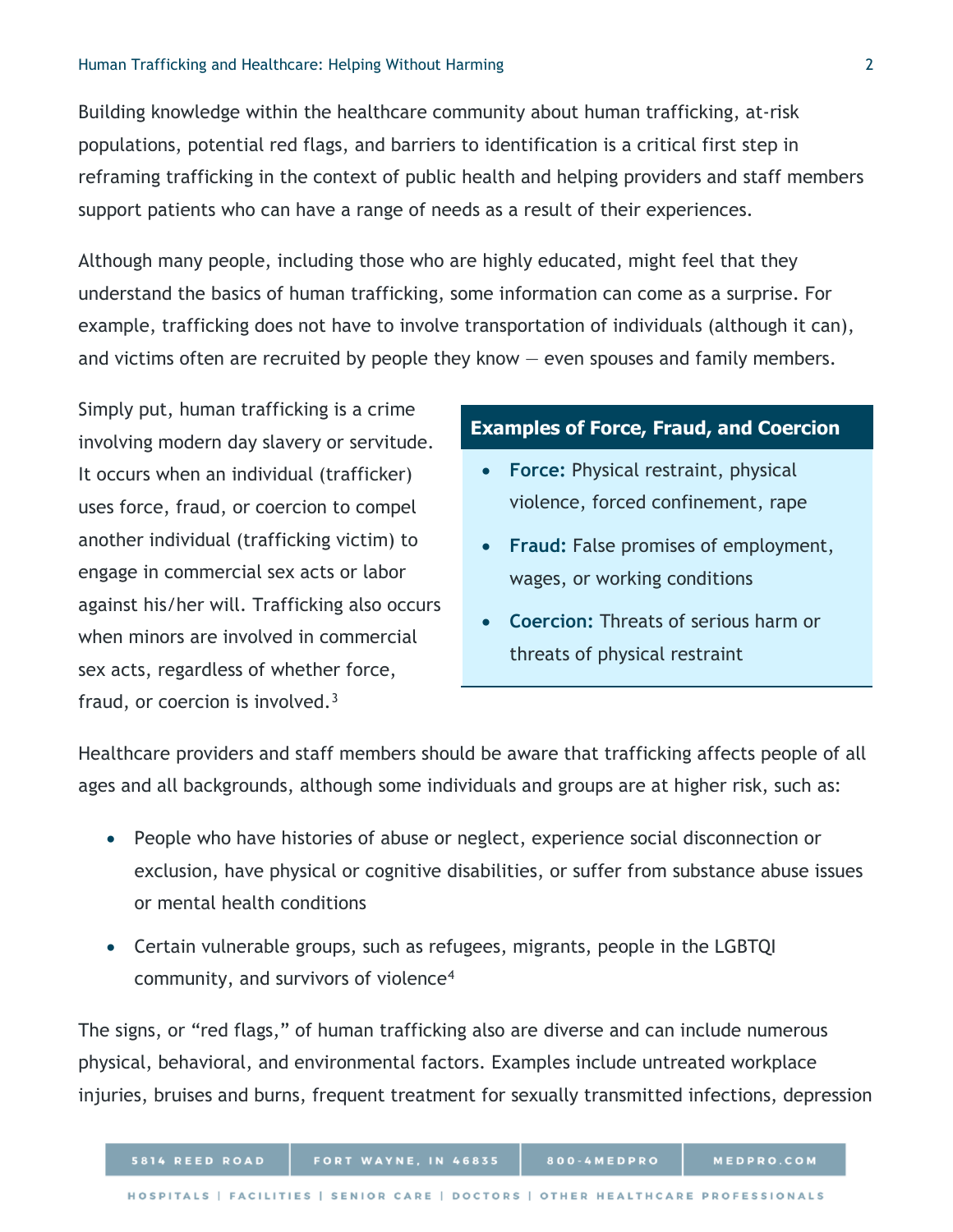and anxiety, behavioral changes, knowledge and behavior uncharacteristic for the patient's age, homelessness, and an inability to speak freely in the presence of another person.

Unfortunately, no single factor or set combination of factors is a definite indicator of human trafficking, which can complicate efforts to identify victims and offer support. Additionally, barriers at both the patient and provider/staff levels can present identification and support challenges. Trafficking victims may have language barriers, fears of retaliation, fears of law enforcement, feelings of guilt or shame,

### **Red Flags for Human Trafficking**

To learn more about potential red flags for human trafficking, see the American Hospital Association's [quick-glance](https://www.aha.org/system/files/2018-07/human-trafficking-card.pdf)  [reference card](https://www.aha.org/system/files/2018-07/human-trafficking-card.pdf) and the National Human Trafficking Training and Technical Assistance Center's (NHTTAC's) [SOAR for](https://nhttac.acf.hhs.gov/soar/soar-for-individuals/soar-online)  [Health Care](https://nhttac.acf.hhs.gov/soar/soar-for-individuals/soar-online) online learning module.

and/or lack of knowledge about victimization and legal rights. Compounding these issues, healthcare providers and staff might have a poor understanding of human trafficking and related laws, worry about the implications of getting involved, have inadequate training or awareness of appropriate resources, and/or be affected by stereotyping or implicit biases.

The complexity of these issues and the gray areas inherent in providing appropriate and ethical care to vulnerable patients (a) reflect the importance of increasing awareness around the issue of human trafficking, and (b) reinforce the need for healthcare organizations to develop appropriate response plans and training.

For more information and resources, see MedPro's *[Risk Resources: Human Trafficking and](https://www.medpro.com/documents/10502/2824311/Risk+Resources_Human+Trafficking+and+Trauma-Informed+Care_MedPro+Group.pdf)  [Trauma-Informed Care.](https://www.medpro.com/documents/10502/2824311/Risk+Resources_Human+Trafficking+and+Trauma-Informed+Care_MedPro+Group.pdf)*

## **Developing a Trauma-Informed Approach**

5814 REED ROAD

While seeking healthcare services, trafficking victims might interact with various people throughout a healthcare system  $-$  including healthcare providers, technicians, front desk staff, administrators, security guards,  $etc. -$  and these interactions can color their perceptions of trust, transparency, and safety. Thus, healthcare organizations should strive to adopt a patient-centered and trauma-informed approach to care and communication at both the organizational and clinical levels.[5](#page-9-4)

800-4MEDPRO

MEDPRO.COM

FORT WAYNE, IN 46835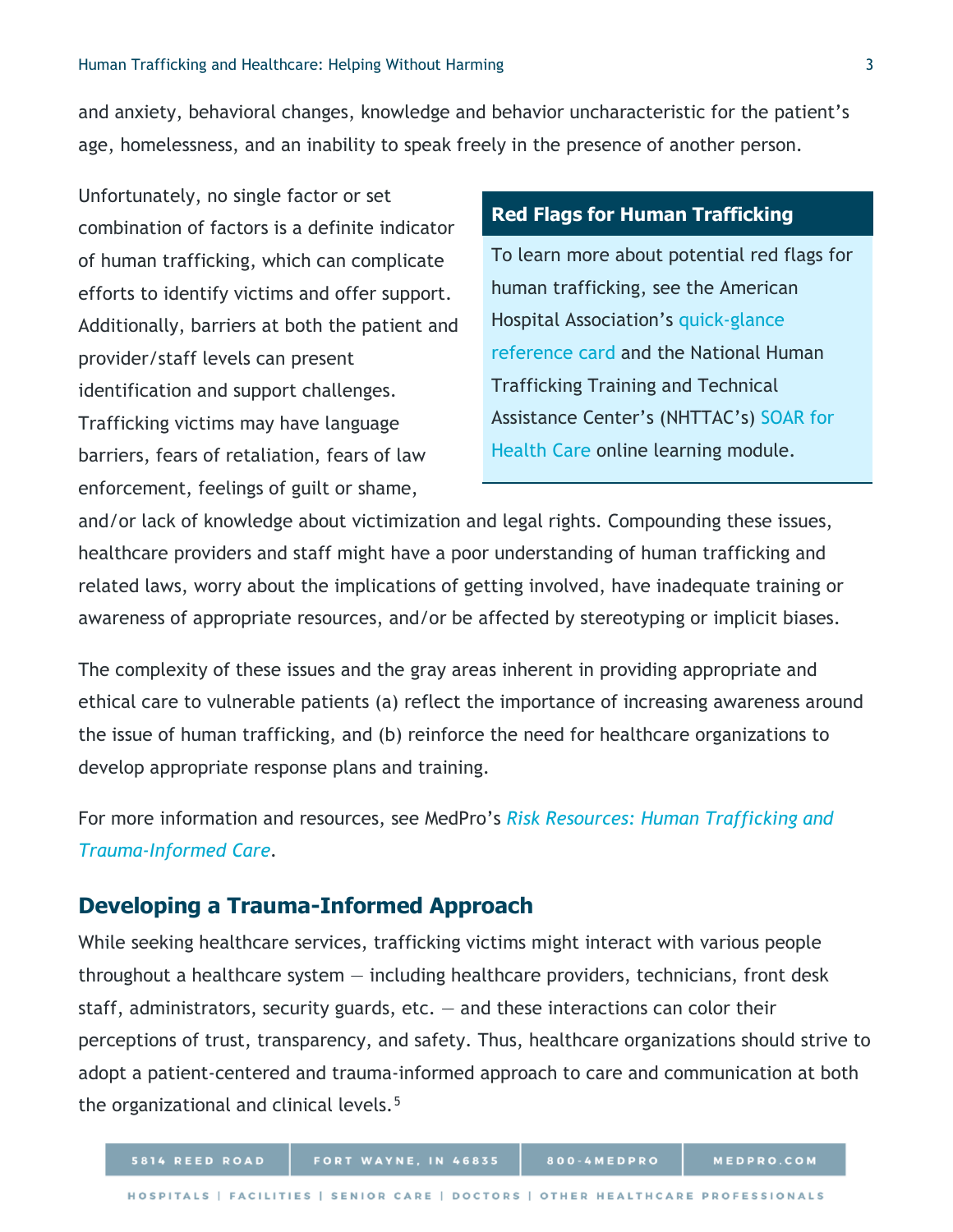The Substance Abuse and Mental Health Services Administration (SAMHSA) has developed guidance for trauma-informed care that is based on four key assumptions and six principles:<sup>[6](#page-9-5)</sup>

- The four key assumptions are that trauma-informed care:
	- **1. Realizes** the impact of trauma on individuals, families, groups, organizations, and communities.
	- **2. Recognizes** the signs and symptoms of trauma.
	- **3. Responds** by incorporating knowledge about trauma and trauma-informed principles into policies, procedures, and practices.
	- **4. Resists** practices that could lead to re-traumatization.
- The six principles of trauma-informed care are:
	- **1. Safety.** Patients and staff feel physically and emotionally safe.
	- **2. Trustworthiness and transparency.** Transparency is incorporated into decisionmaking with the goal of building and maintaining trust.
	- **3. Peer support.** Individuals who are trauma survivors and have shared experiences with patients are incorporated in the healing and recovery process.
	- **4. Collaboration and mutuality.** Hierarchy and power differences between staff and patients and among staff are leveled to promote partnership.
	- **5. Empowerment, voice, and choice.** Patients and staff are empowered through validation and recognition of their strengths as well as promotion of shared decision-making and goals.
	- **6. Cultural, historical, and gender issues.** Organizations strive to provide culturally competent care, address stereotypes and biases, and recognize historical trauma.

Although comprehensive implementation of trauma-informed policies and procedures throughout an organization will take time and resources, "there are relatively simple, foundational steps that providers can take to move toward fully adopting a trauma-informed approach to care."[7](#page-9-6)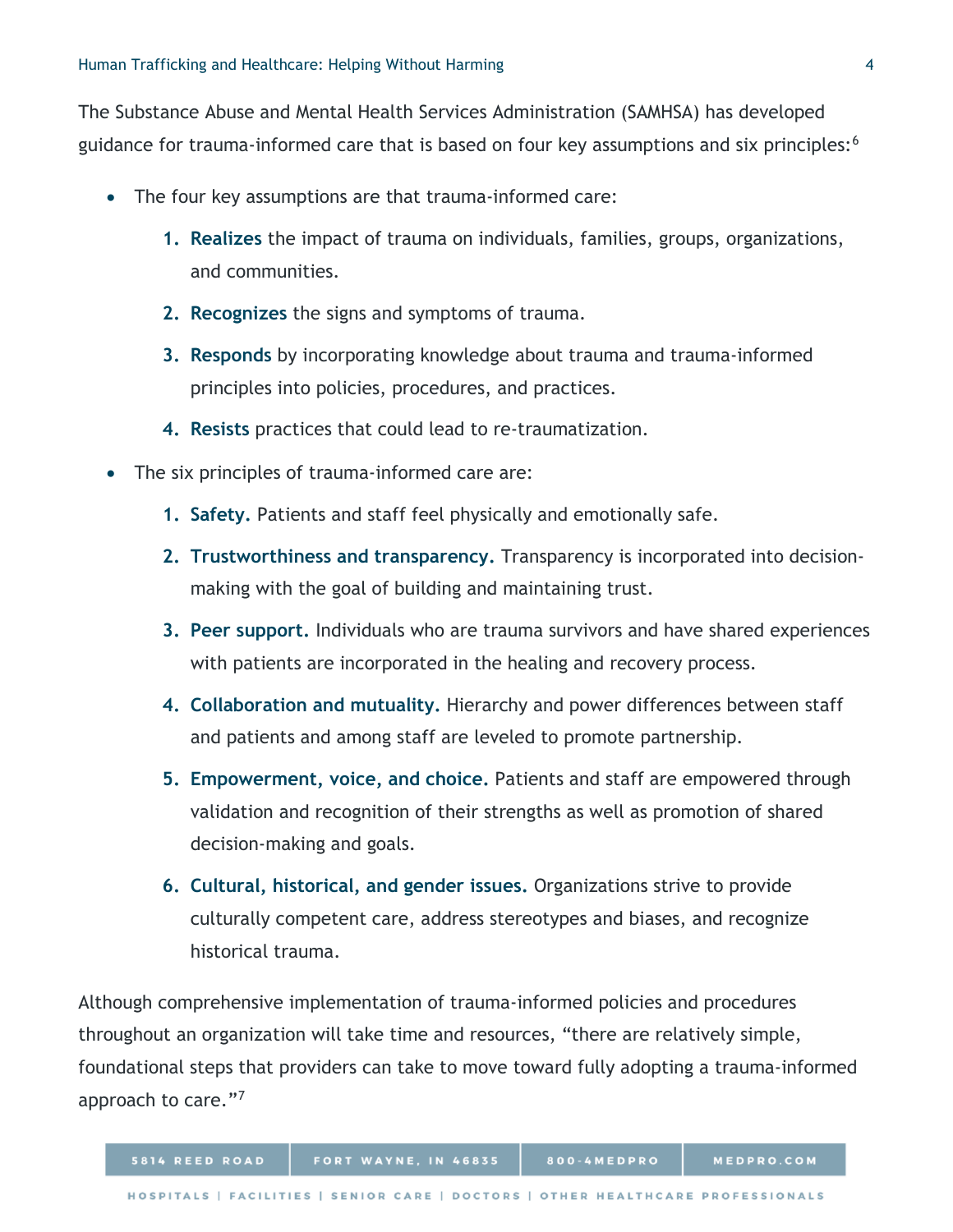#### Human Trafficking and Healthcare: Helping Without Harming 5

Within each of the four key assumptions and six principles of trauma-informed care, opportunities exist for incremental changes that will contribute to overall success. Examples include building awareness about trauma and the benefits of trauma-informed care, gaining leadership support and identifying program champions, implementing changes to support a safe physical and emotional environment, seeking input from trauma survivors and incorporating their feedback into policy development and service delivery, and developing protocols that help avoid re-traumatization of victims.

As healthcare organizations and practices expand and refine their trauma-informed approaches to care and communication, additional considerations might include:[8](#page-9-7)

- Identifying services that human trafficking victims might require, such as those related to behavioral health, substance abuse, legal and social support, housing, etc.
- Creating a referral network by partnering with external agencies and community groups that also use a trauma-informed approach.
- Developing evidence-based approaches and interventions for responding to trauma, including procedures for crisis intervention.
- Cultivating a workforce that is committed to trauma-informed principles.
- Developing policies related to patient identification and assessment, including determining whether to use a screening tool or a universal education approach.
- Ensuring the appropriate use of qualified interpreters and auxiliary aids to assist patients who have limited English proficiency or communication disabilities.

#### **Trauma Assessment**

Use NHTTAC's *[SOAR eGuide](https://nhttac.acf.hhs.gov/soar/eguide/ask/different-approaches-to-the-conversation)* to learn more about the different approaches to trauma assessment, including tools for screening and universal education.

• Developing protocols for care coordination across disciplines and with external support services, including accountabilities and follow-up procedures.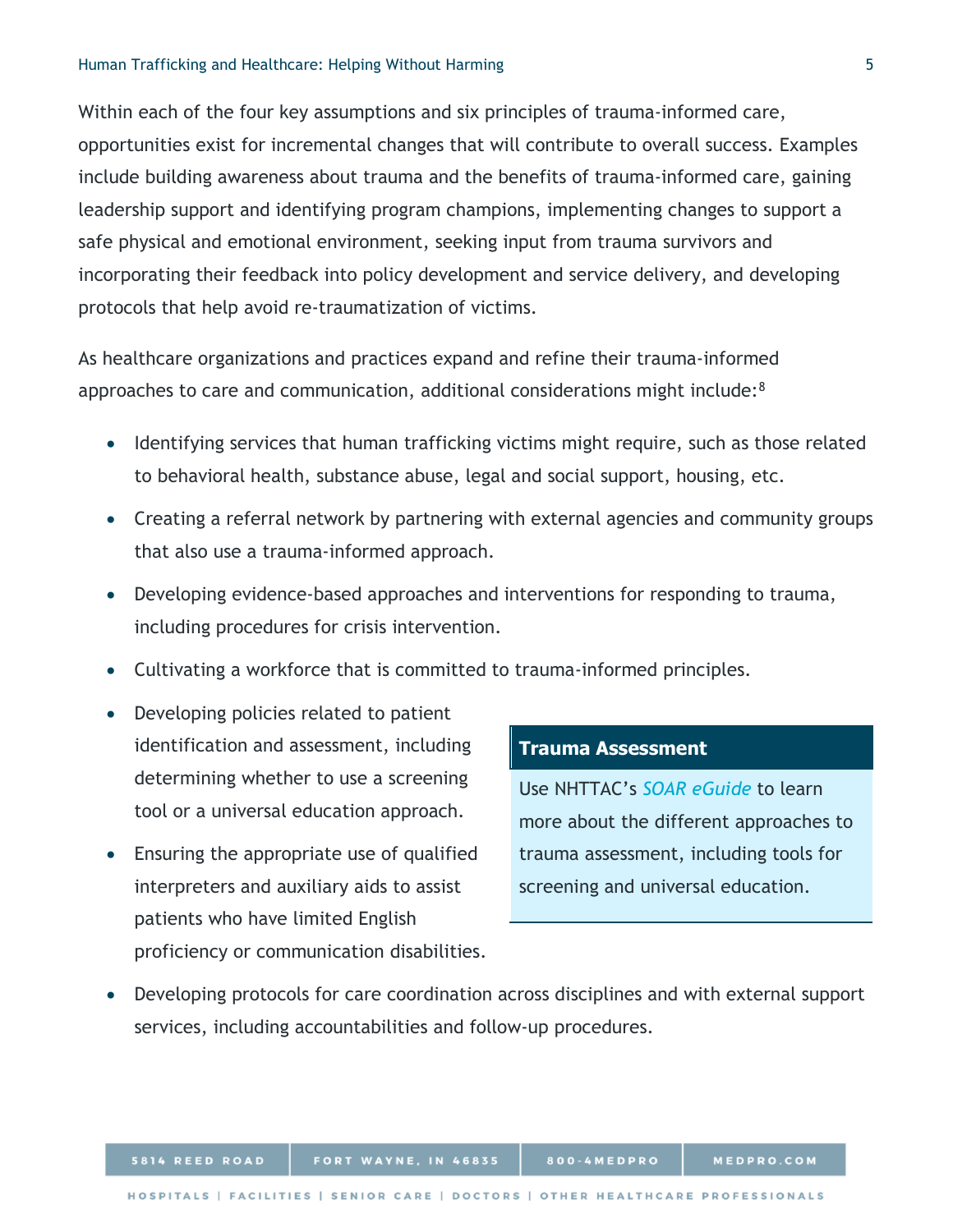- Creating policies for working with security and law enforcement that respect traumainformed principles, maximize patient and provider/staff safety, and adhere to state laws for mandatory reporting.
- Monitoring trauma-informed approaches and best practices for quality improvement opportunities.

For additional information and guidance, see MedPro's checklist *[Providing Trauma-Informed](https://www.medpro.com/documents/10502/2899801/Checklist_Providing+Trauma-Informed+Care_MedPro+Group.pdf)  [Care,](https://www.medpro.com/documents/10502/2899801/Checklist_Providing+Trauma-Informed+Care_MedPro+Group.pdf) [SAMHSA's Concept of Trauma and Guidance for a Trauma-Informed Approach,](https://store.samhsa.gov/product/SAMHSA-s-Concept-of-Trauma-and-Guidance-for-a-Trauma-Informed-Approach/SMA14-4884)* and the [Trauma-Informed Care Implementation Resource Center.](https://www.traumainformedcare.chcs.org/)

## **Educating and Training Providers and Staff**

Like any aspect of healthcare, becoming a trauma-informed healthcare organization requires comprehensive and well-designed staff education and training opportunities. As noted earlier, an initial educational opportunity involves raising awareness about human trafficking and trauma to help providers and staff understand these issues in the broad sense and in the context of healthcare.

Beyond general education on these topics, healthcare organizations and practices also should consider training related to:

- Local and regional human trafficking trends and their relation to the geographic location of the healthcare organization/practice.
- Integration of trauma-informed principles into various clinical and nonclinical functions across the organization.
- Organizational protocols related to identifying, assessing, and responding to suspected victims of human trafficking.
- Key aspects of [cultural competence](https://thinkculturalhealth.hhs.gov/clas) and strategies for addressing stereotypes and biases.
- Multidisciplinary approaches and responses to trauma, including care coordination and appropriate referrals to support networks within and outside of the organization.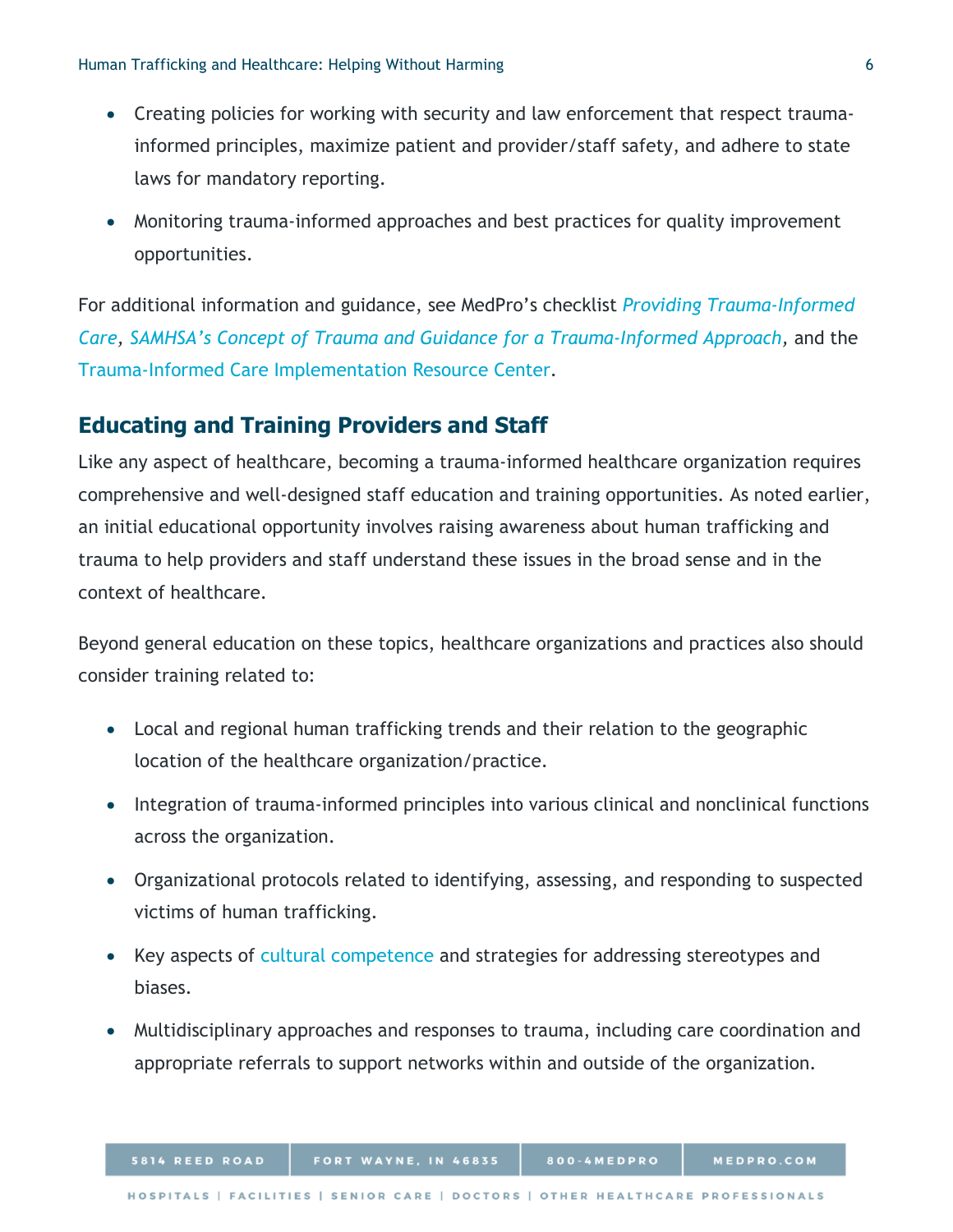- The guiding principles of medical ethics and their role in treating victims of human trafficking.
- Legal and regulatory considerations that might be of particular concern or interest to patients who might be trafficking victims, such as HIPAA requirements and mandatory reporting to law enforcement.

#### **Medical Ethics and Human Trafficking**

Read [Caring for the Trafficked Patient:](https://journalofethics.ama-assn.org/article/caring-trafficked-patient-ethical-challenges-and-recommendations-health-care-professionals/2017-01)  [Ethical Challenges and Recommendations for](https://journalofethics.ama-assn.org/article/caring-trafficked-patient-ethical-challenges-and-recommendations-health-care-professionals/2017-01)  [Health Care Professionals](https://journalofethics.ama-assn.org/article/caring-trafficked-patient-ethical-challenges-and-recommendations-health-care-professionals/2017-01) from the *AMA Journal of Ethics* to learn more about applying the ethics of care model to guide decision-making.

Education and training about human trafficking and trauma-informed care should be tailored to individual roles, and it should reinforce important boundaries in providing trauma-informed care. Providers should understand that the goal is never to force a patient to admit that he/she is a victim or to disclose sensitive details against his/her will, nor is it the provider's job to serve as an investigator or determine a crime. Rather, providers should seek to understand the patient's situation, identify the patient's immediate needs, and determine referral services.[9](#page-9-8)

Healthcare organizations might find it helpful to use a training framework, such as SOAR (Stop, Observe, Ask, Respond). SOAR is a nationally recognized, accredited training program delivered by NHTTAC and the Office on Trafficking in Persons in partnership with the Office on Women's Health at the U.S. Department of Health and Human Services. Visit NHTTAC's [SOAR webpage](https://nhttac.acf.hhs.gov/soar) to learn more about educational options.

## **Supporting Healthcare Workers**

Caring for trafficked patients, as well as other patients who have suffered trauma, can take a toll on healthcare workers. Healthcare organizations cannot provide effective traumainformed care without recognizing the needs of providers and staff members, some of whom may suffer from their own trauma or experience vicarious trauma as a result of their work.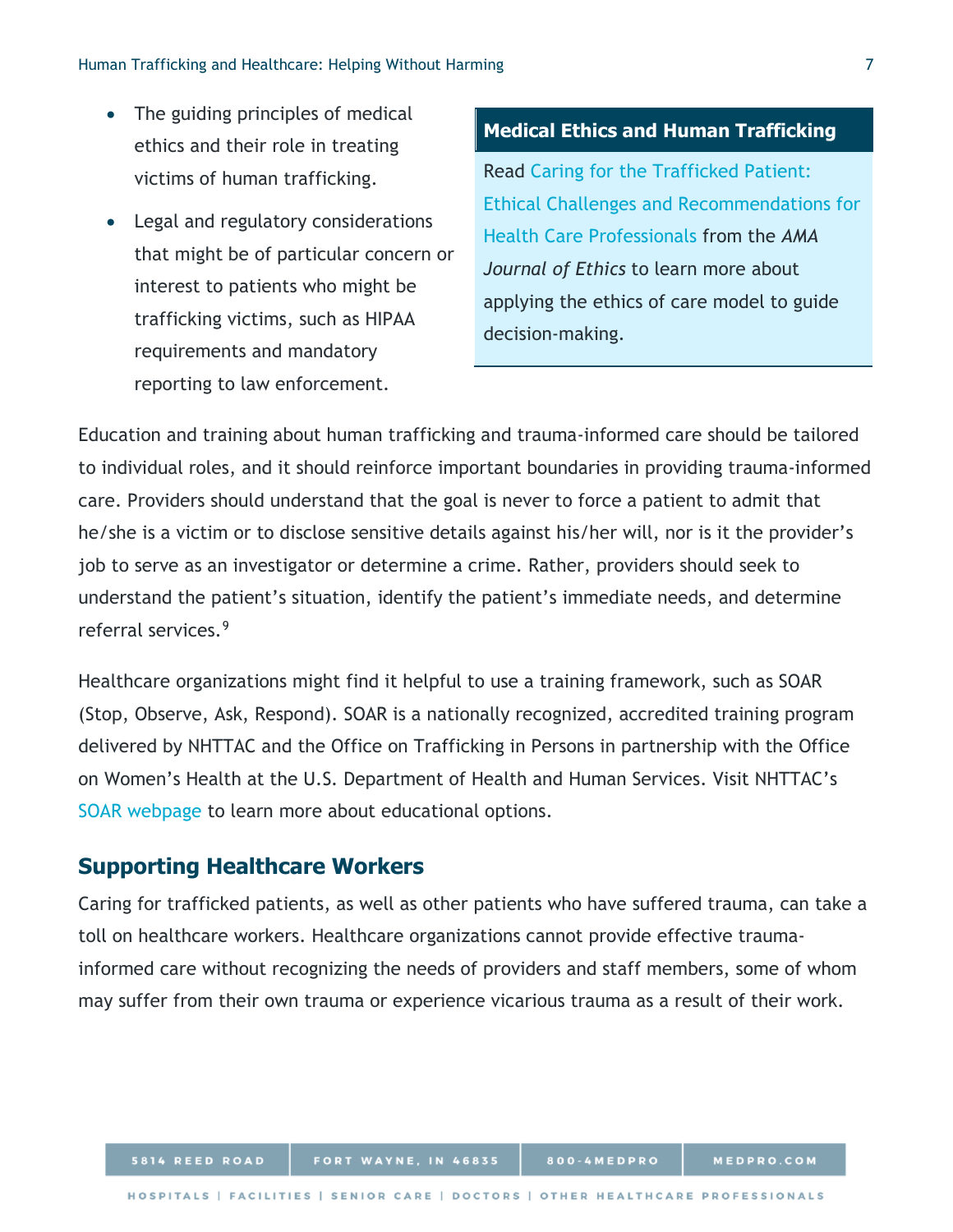Developing a culture that supports self-care and resilience can help combat physical and emotional burnout and support the well-being of the workforce. Potential opportunities to foster resilience might include:[10](#page-9-9)

- Setting realistic expectations with providers about caring for patients who might be experiencing trafficking  $-$  e.g., the difficulty of determining trafficking with certainty, the elusiveness of resolution in many cases, and the ethical dilemmas that are inherent in trauma-informed care
- Creating policies that support employees wellness and self-care, such as offering flexible schedules, encouraging vacation, and diversifying job tasks
- Allowing and encouraging providers and staff members to draw boundaries based on their personal needs
- Implementing physical and emotional wellness programs, such as reflective meditation, yoga, peer support groups, and professional counseling services
- Creating opportunities for providers and staff to learn about and discuss trafficking and trauma in a safe environment (e.g., discussion groups or book clubs)
- Modifying the physical environment to make it more aesthetically pleasing, soothing, and comfortable

These efforts require time and resources, but organizations that recognize the benefits of a culture of resiliency can begin to make changes and build on successes over time. Doing so can provide the essential support that providers and staff members need to maintain physical and emotional wellness while facing difficult and adverse situations.

## **In Summary**

Human trafficking is an appalling and harmful practice that represents a serious criminal issue as well as a significant public health concern. People who are victims of human trafficking frequently seek healthcare services, putting healthcare organizations, providers, and staff in the position to provide much-needed support and resources.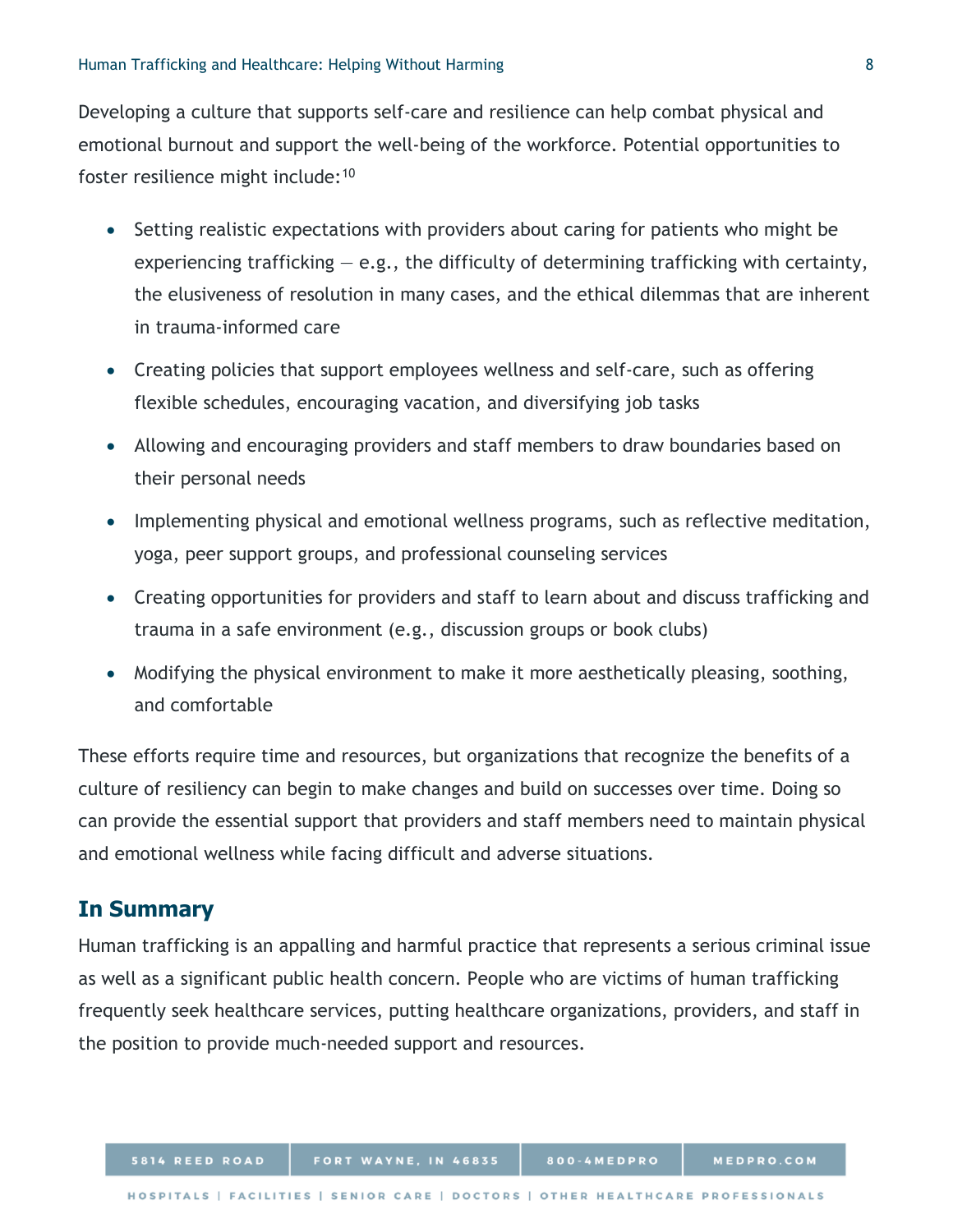However, serving as an ally in the fight against human trafficking requires preparation and planning. A well-defined plan should give consideration to raising awareness about trafficking, incorporating trauma-informed approaches to care, educating and training providers and staff members, and creating a culture of resiliency and support for both healthcare workers and patients.

## **Endnotes**

 $\overline{a}$ 

<sup>1</sup> Chisolm-Straker, M., Baldwin, S., Gaïgbé-Togbé, B., Ndukwe, N., Johnson, P. N., & Richardson, L. D. (2016). Health care and human trafficking: We are seeing the unseen*. Journal of Health Care for the Poor and Underserved, 27*(3), 1220–1233.<https://doi.org/10.1353/hpu.2016.0131>

<sup>2</sup> Tortolero, G. A. (2020). *Human trafficking victim identification and response within the United States healthcare system* (IAHSS-F RS-20-02). The International Association for Healthcare Security and Safety Foundation. Retrieved from [https://iahssf.org/assets/IAHSS-Foundation-Human-Trafficking-Identification-and-](https://iahssf.org/assets/IAHSS-Foundation-Human-Trafficking-Identification-and-Response.pdf)[Response.pdf](https://iahssf.org/assets/IAHSS-Foundation-Human-Trafficking-Identification-and-Response.pdf)

 $3$  National Human Trafficking Hotline. (n.d.). What is human trafficking? Retrieved from [https://humantraffickinghotline.org/what-human-trafficking;](https://humantraffickinghotline.org/what-human-trafficking) Postgraduate Institute for Medicine & the U.S. Department of Health and Human Services. (2020, June 1). SOAR for health care (online training module). Retrieved from<https://nhttac.acf.hhs.gov/soar/soar-for-individuals/soar-online>

 $4$  Ibid.

<sup>5</sup> Center for Health Care Strategies, Inc. (n.d.). What is trauma-informed care? Trauma-Informed Care Implementation Resource Center. Retrieved from [https://www.traumainformedcare.chcs.org/what-is-trauma](https://www.traumainformedcare.chcs.org/what-is-trauma-informed-care/)[informed-care/](https://www.traumainformedcare.chcs.org/what-is-trauma-informed-care/)

<sup>6</sup> Substance Abuse and Mental Health Services Administration. (2014). *SAMHSA's concept of trauma and guidance for a trauma-informed approach* (HHS Publication No. [SMA] 14-4884). Rockville, MD: Substance Abuse and Mental Health Services Administration. Retrieved from [https://store.samhsa.gov/product/SAMHSA-s-Concept-of-](https://store.samhsa.gov/product/SAMHSA-s-Concept-of-Trauma-and-Guidance-for-a-Trauma-Informed-Approach/SMA14-4884)[Trauma-and-Guidance-for-a-Trauma-Informed-Approach/SMA14-4884](https://store.samhsa.gov/product/SAMHSA-s-Concept-of-Trauma-and-Guidance-for-a-Trauma-Informed-Approach/SMA14-4884)

<sup>7</sup> Schulman, M., & Menschner, C. (2018, January). *Laying the groundwork for trauma-informed care.* Center for Health Care Strategies, Inc. Retrieved from [https://www.traumainformedcare.chcs.org/wp](https://www.traumainformedcare.chcs.org/wp-content/uploads/Brief-Laying-the-Groundwork-for-TIC_11.10.20.pdf)[content/uploads/Brief-Laying-the-Groundwork-for-TIC\\_11.10.20.pdf](https://www.traumainformedcare.chcs.org/wp-content/uploads/Brief-Laying-the-Groundwork-for-TIC_11.10.20.pdf)

<sup>8</sup> Postgraduate Institute for Medicine & the U.S. Department of Health and Human Services, SOAR for health care (online training module); Substance Abuse and Mental Health Services Administration, *SAMHSA's concept of trauma and guidance for a trauma-informed approach;* Lawler, K. (2019, November 12). Building a hospital